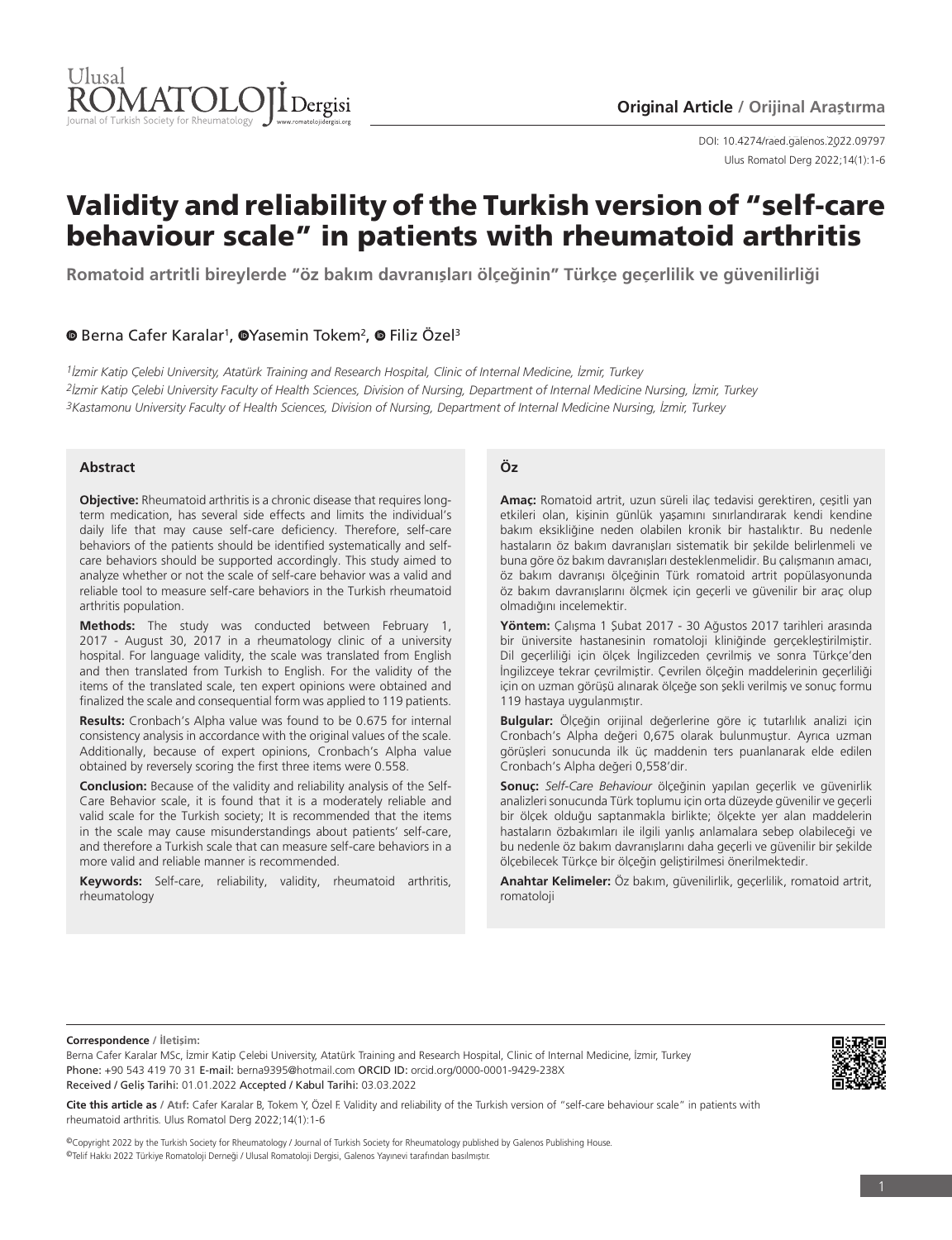# **Introduction**

Rheumatoid arthritis (RA) is a chronic, autoimmune, inflammatory rheumatic disease of unknown etiology affecting two or more joints and systems.<sup>[1]</sup> According to a RA prevalence study conducted in 2017, it has been determined between 0.41% and 0.54%. According to the study, an increase was determined in RA prevalence in the last decade.<sup>[2]</sup> According to a recent RA prevalence study conducted in Turkey, it was determined to be 0.56% for the individuals over the age of 16.[3] The aim of RA treatment is to provide the remission of patients, reduce their pain, prevent complications and side effects, have the individuals perform their daily activities, manage symptoms and prevent the poor prognosis.[4] RA treatment is a long process including the symptom management and effective communication with healthcare professionals and the self-care process. The important matter for the patients in the treatment process is the individual's compliance to treatment. This is because the individuals will have to use drugs continuously after diagnosed. Also, they should comply with the changes in their occupational and daily lives. The compliance includes social support and complementary treatment in addition to medical treatment. It is not right to expect that the individuals comply with all these factors completely. The World Health Organization (WHO) states that the compliance to treatment problems of the individuals with a chronic disease are at a severe level and the compliance to treatment levels of the individuals receiving long-term treatment are less than 50% in the developing countries.[5]

Self-care is described as "all the activities performed by the individuals to continue well-being, life, and health status" and it has been described by Orem, a nursing theoretician, as the activities performed continuously by the individuals, which are under the control of healthcare professionals and in which the individuals exhibit appropriate and intentional behavior by themselves.<sup>[6,7]</sup> Self-care in RA may be described as being able to administer medication, recognizing/managing side-effects, knowing and managing emergency cases, going for physician checks, performing daily and occupational activities independently, performing the sports activity appropriate for the individual and jointly determined, and complying with the diet offers.

There are some behavior for the patients with RA that will affect the course of the disease and they should and should not perform. But, the people who will control this behavior of the patients are healthcare professionals. In the literature, the deficiencies have mentioned the levels at which self-care behavior performed.<sup>[8]</sup> There is no self-care behavior scale prepared for the Turkish patients with RA to perform diagnosis. For this reason, it performed a reliability

and validity study of the Self-Care Behavior Scale to use for determine the level at which the Turkish patients with RA perform self-care behavior. For this purpose, hypotheses are;

• Self-Care Behavior Scale is a valid tool to measure the level of self-care behavior in Turkish patients with RA.

• Self-Care Behavior Scale is a reliable tool to measure the level of self-care behavior in Turkish patients with RA.

# **Materials and Methods**

## **Study Design**

The study was planned in methodological type to test the reliability and validity of the Self-Care Behavior Scale in the Turkish patient population with RA.

### **Research Population and Sampling**

The study was conducted in the rheumatology outpatient clinic of a university hospital between May  $1<sup>st</sup>$  and August 30th, 2017. The population of the study was composed of 119 individuals with RA who agreed to participate and complied with the inclusion criteria. The individuals who were followed for more than six months for RA agreed to participate in the study, were over the age of 18, years were without any hearing and mental disability and was able to speak Turkish included in the study. Patients who were pregnant and did not comply with the inclusion criteria were excluded from the study.

#### **Data Collection**

Self-Care Behavior Scale, Multi-Dimensional Health Assessment Questionnaire, and Patient Identification Form were used as the data collection tools. The translation from English and Turkish and back translation were performed. For the content validity of the translated scale items, the opinions of 10 experts were received and the scale was put into the final form and this form was applied to the patients.

**Patient Identification Form:** The Patient Identification Form was prepared by the researchers by the literature support to obtain the socio-demographic data and the data on the disease and disease activity.

**Self-Care Behavior Scale (SCBS):** The Self-Care Behavior Scale to be tested in terms of reliability and validity, was developed by Morowatisharifabad et al.<sup>[9]</sup>, in 2011. The scale particularly measures the self-care behavior of the patients with RA. The original version of the scale is composed of 17 questions and it includes the answers of never-hardly ever-sometimes-very often-always. In the original version of the scale, there is only one negatively scored question (4<sup>th</sup> question).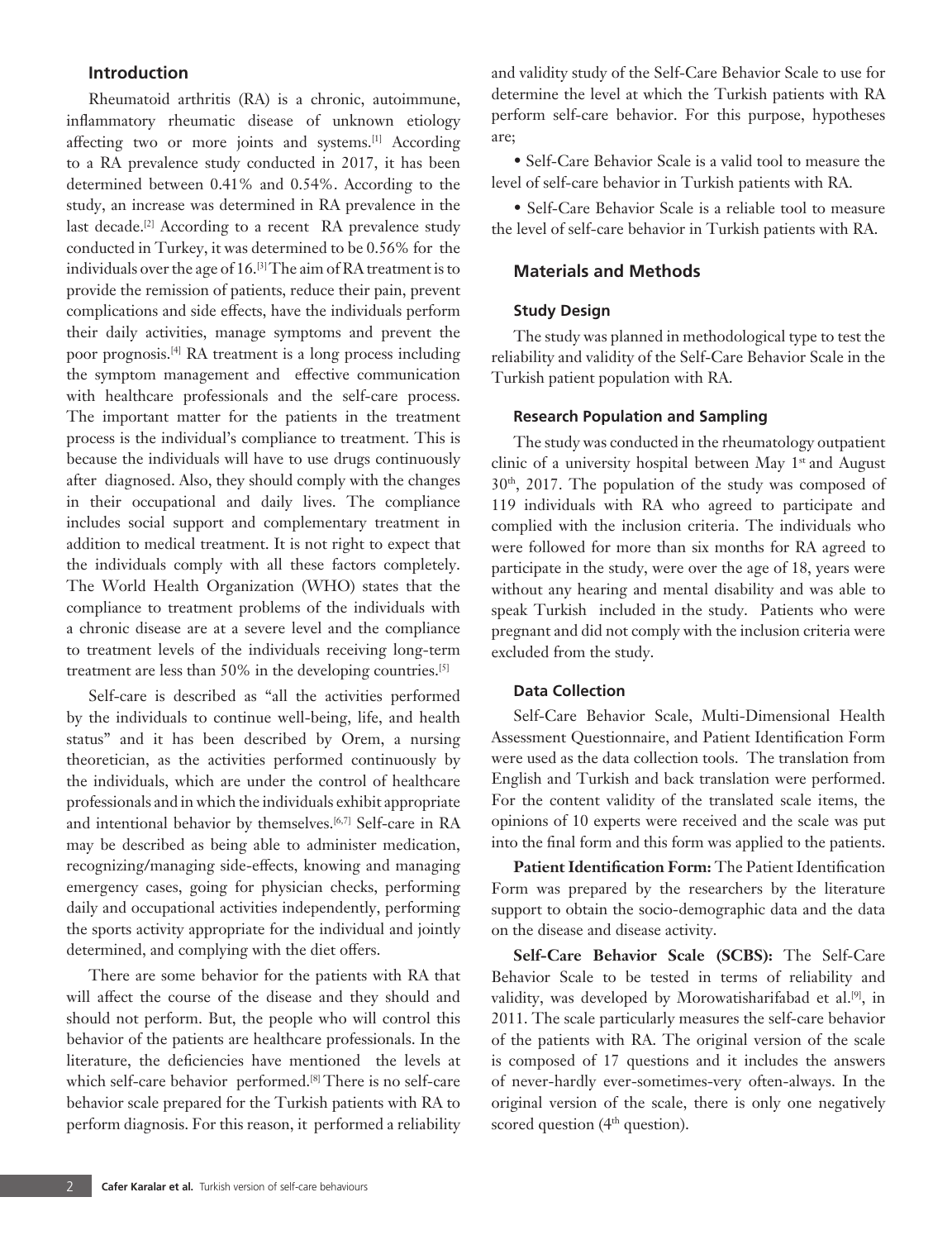The content of the scale is composed of the questions on the hot application, using joint protectors, consulting a physician, being able to perform the daily routines, receiving food supplement or avoiding some food, massage application, distraction, social and emotional support, providing stress control, providing treatment regularly, resting and exercise, etc. Additionally, the exercise time is also asked. The answers to these questions are "never-10 minutes-20 minutes-30 minutes-more than 30" (Table 1).

# **Multidimensional Health Assessment Questionnaire [MDHAQ]**

The original version of the Multidimensional Health Assessment Questionnaire was published by Pincus et al.,<sup>[10]</sup> in 1999. The Turkish reliability and validity study of MDHAQ was conducted by Gogus et al.<sup>[11]</sup> The scale is an extended form of the Health Assessment Questionnaire. The level at which the patient individuals perform daily activities is asked in the form. The answers are "easily (0) - a bit difficult (1) - with difficulty (2) - I can't perform (3)." The symptoms specific to RA may affect, restrict and prevent the daily activities of the patients. As the additional symptoms of the patients may also affect the self-care behaviors, whether there is morning stiffness and its time are investigated with pain and fatigue scale.

#### **Language Validity Studies of the Scale**

Firstly, the language validity was tested to test whether or not the Self-Care Behavior Scale was a reliable and valid tool in assessing at what level the Turkish patient population with RA performed self-care behaviors.

• Firstly, the translation of the scale from English, the original language, to Turkish was performed by the three people, who know both Turkish and English well, and did not see the scale before.

• The scale translated to Turkish was translated into English again by the three people, who know both Turkish and English well, and did not see the scale before.

• The texts which were translated into Turkish and English by different people were compared and it was checked whether they were the same or not.

**Table 1.** Cronbach alpha reliability coefficients of the "Self-Care Behavior Scale" original and after item reverse scoring

|                                                       | Sample size<br>(N) | <b>Item</b><br>number | Cronbach's alpha<br>value |  |
|-------------------------------------------------------|--------------------|-----------------------|---------------------------|--|
| Self-Care Behavior<br>Scale (original scale)          | 119                | 17                    | 0.657                     |  |
| Self-Care Behavior<br>Scale (item reverse<br>scoring) | 119                | 17                    | 0.558                     |  |

• After the assessment of the scale which checked, it was sent to 10 experts to receive their opinions.

• After receiving the opinions of the experts and performing the required corrections, the final form was prepared.

• The last form of the scale, which went through all phases was put into the process to be used in the study.

As the sample size for the scale application, is recommended to be used for patients, 5-10 times of the scale item number.<sup>[12]</sup> After the scale was put into its final form, 119 individuals with RA, who agreed to participate in the study, 7 times of the scale item number, composed the research sample and the scale applied.

# **Content Validity Studies of the Scale**

After the language validity of the scale was performed, it was sent to ten experts, including four clinicians and six academicians, to determine its content validity and the scale form put into its final form based on the experts' opinions. This form was applied to the individuals included in the study.

#### **Reliability Studies of Scale**

Test-retest method used to test the reliability of the scale. The time between the two tests should be appropriate to test the time invariance of the scale. The scale is recommended to be used again in a period of two weeks and two months. But as the remission and attack periods of the individuals with RA are very changeable, this period was limited to 24 and 72 h based on the experts' opinions. Within this time, the test was applied again by reaching the individuals again. Pearson's Correlation coefficients of these two tests were calculated. The reliability coefficient should be greater than 0.70. The fact that the value is high and it approaches +1 indicates how reliable that measurement.<sup>[13,14]</sup>

## **Statistical Analysis**

The data were processed in a computer environment by SPSS 16. It was determined that 83.2% of the patients with RA were female, 58% were homemakers, 66.4% were unemployed, 80.7% were married and 70.6% lived in the metropolitan area. The age average of the patients was 50.60±13.79, and 35.6% were within the age range of 46-59 years. 63.9% of the individuals were primary school graduates, 77.3% had lower income than their expenses, 93.3% lived in a nuclear family, 80.7% had children and 73.9% received care from the family members. The period of the disease ranged between 6 months and 43 years and it was averagely within the range of 12.27±9.04 and similarly the period of treatment was between 6 months and 38 years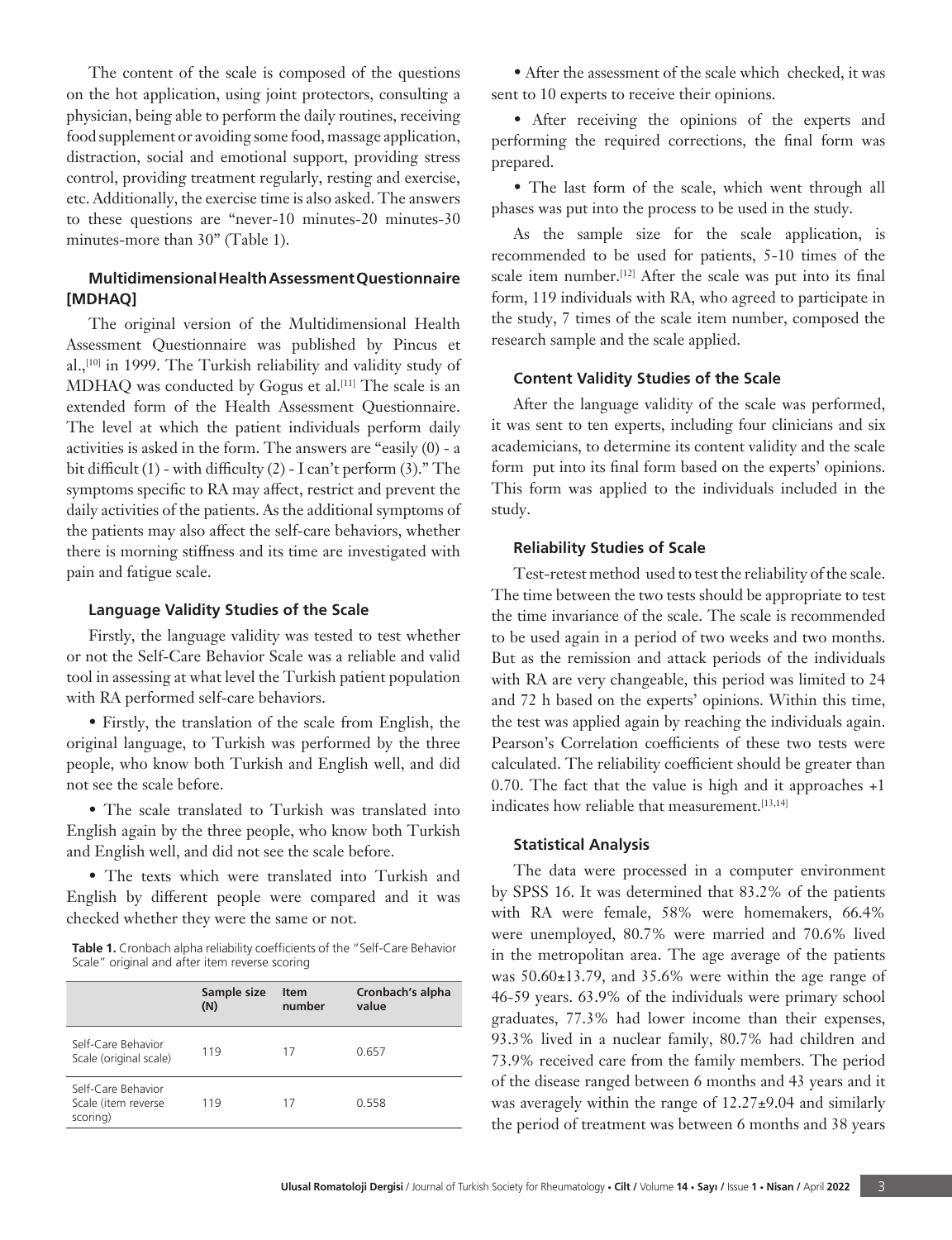and it was averagely within the range of  $10.72 \pm 8.37$ . In the examination of the status of having treatment for the disease, it was determined that 56.3% did not receive training, 90.8% shared their problems with their relatives and 62.2% had deformity in their joints. It was determined that 56.3% of the patients had an additional disease and 34.9% had mostly the history of cardiovascular disease. 97.5% of the patients used medicine, 46.1% used disease-modifying antirheumatic drugs (DMARD), 66.4% had morning stiffness and the average stiffness period was 76.05±156.73 min. The mean score of the visual pain scale in which the patients assessed their pain for the pain values they experienced in the last week was  $3.33\pm3.15$ . The mean fatigue level felt in the last week was 4.87±3.47 points. Also, when the wellbeing of the patients was examined compared to the last two weeks, it was observed that 53.8% answered as "good."

# **Results**

# **Reliability Analyses of "Self-Care Behavior Scale"**

Based on the original values of the scale, Cronbach's Alpha value for the internal consistency analysis was found to be 0.675 (Table 2). The first 3 items were reversely scored based on the experts' opinions and the Cronbach's Alpha value was determined to be 0.558 (Table 2). For the testretest used for determining the time invariance of the scale, the first 30 patients who agreed to participate in the study and accepted to be reached by phone and could be reached when called. Because of the experts' opinion, the retest period was limited to 24-72 hours. The results were determined to be statistically significant (r=0.74 p=0.000) (Table 3). Table 4 shows the split-half reliability results of SCBS. It was determined that the Cronbach's Alpha value of the first half (1-9) was 0.450 and Cronbach's Alpha value of the second half (10-17) was 0.530, and the correlation between the two halves was 0.484. Guttman Split-Half coefficient was 0.652 and Spearman- Brown coefficient was 0.653.

# **Assessment of the Content Validity of the "Self-Care Behavior Scale"**

Experts' opinions were received for the content validity. For the statements in some of the scale items, two experts recommended changes. It was recommended in the first translation that "Used a heated pool, a bor shower" statement for the 1<sup>st</sup> item should be changed as "Going into a hot water pool"; and the "heat" statement in the 2<sup>nd</sup> item should be changed as "hot application."

The scale was put into its final form with the revisions performed based on the recommendations.

**Table 2.** Correlation analysis results of the test-retest scores of "Self-Care Behavior Scale"

|          | N  |      |       |
|----------|----|------|-------|
| Pretest  | 30 | 0.74 | 0.000 |
| Posttest | ヨハ |      |       |

| Table 3. Results of "Self-Care Behavior Scale" split-half reliability analyses |       |  |  |  |  |  |
|--------------------------------------------------------------------------------|-------|--|--|--|--|--|
| The split-half correlation value                                               | 0.484 |  |  |  |  |  |
| Guttman split - half coefficient                                               | 0.652 |  |  |  |  |  |
| Spearman - brown coefficient                                                   | 0.653 |  |  |  |  |  |
| 1. Half (the first 9 items) alpha value                                        | 0.450 |  |  |  |  |  |
| 2.Half (next 8 Items) alpha value                                              | 0.530 |  |  |  |  |  |
| Number of people (N)                                                           | 119   |  |  |  |  |  |
|                                                                                |       |  |  |  |  |  |

# **Assessment of the Construct Validity of the "Self-Care Behavior Scale"**

## **Factor Analysis**

Principal Components Analysis and Varimax method were used for construct validity on SCBS. Because of the Principal Components Analysis, 61.268% of the variation was explained with 6 components. Because of the analysis Kaiser-Meyer Olkin (KMO) coefficient and result of Bartlett's test  $(X^2=528.55; p=0.000)$  was found to be statistically significantly Kaiser-Meyer Olkin (KMO) variance value found by both factors was determined to be 0.602%.Within the scope of the study, a significant correlation was determined between the SCBS score and income status, residence, gender and educational status  $(p<0.05)$ .

## **Discussion**

Self-care behaviors define the actions that individuals initiate and do for the continuation of the individual's life and the continuity of health and well-being.<sup>[15,16]</sup> The key factor in successfully managing RA is the inclusion of patients in selfcare behaviors.[17] In chronic diseases such as RA, self-care covers a wide spectrum such as treatment and management of symptoms resulting from the pathophysiology of the disease, coping with the disease, compliance with treatment, social life and personal relationships.<sup>[18]</sup> The European Alliance of Associations for Rheumatology stated the importance of the role of the rheumatology nurses in increasing selfmanagement skills, developing correct behavior and patient education to increase their competence.[19] For nurses, scales are needed to determine the self-care behaviors of patients with RA and the factors affecting them. There is no scale to measure the self-care behaviors of patients with RA in Turkey. For this reason, the Turkish validity and reliability of the SCBS were examined.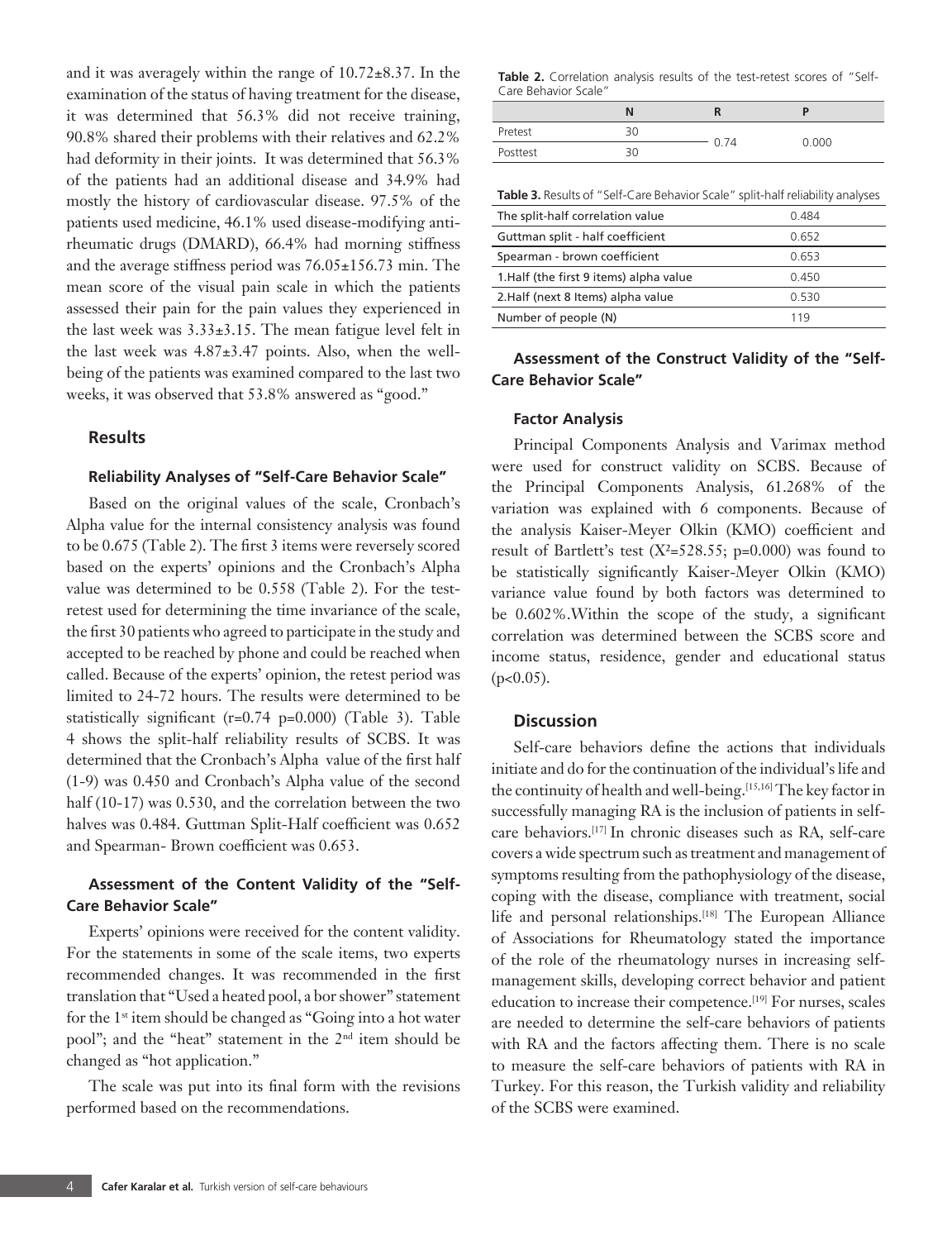**Table 4.** Self-care behaviour scale Turkish form frequencies of scale items

|                                                                                                         | <b>Never</b><br>(n, %)  | <b>Almost Never</b><br>(n, %) | <b>Sometimes</b><br>(n, %) | Very often<br>(n, %) | <b>Always</b><br>(n, %) |
|---------------------------------------------------------------------------------------------------------|-------------------------|-------------------------------|----------------------------|----------------------|-------------------------|
| Going into a hot water pool                                                                             | 101 (84.9)              | 8(6.7)                        | 9(7.6)                     | 0                    | 1(0.8)                  |
| Applied hot application to parts of your body                                                           | 105 (88.2)              | 7(5.9)                        | 7(5.9)                     | $\Omega$             | 0                       |
| Used joint protection, bracing or splinting                                                             | 99 (83.2)               | 1(0.8)                        | 15(12.6)                   | 3(2.5)               | 1(0.8)                  |
| Changed the dosage of your drugs or the time of taking them<br>without informing your physician         | 71(59.7)                | 17(14.3)                      | 23(19.3)                   | 3(2.5)               | 5(4.2)                  |
| Adjusted your daily routine or work schedule                                                            | 19 (13.4)               | 19(16)                        | 34 (20)                    | 20(16.8)             | 30(25.2)                |
| Taken food supplements, vitamin or eaten special foods                                                  | 76 (66.4)               | 3(2.5)                        | 7(5.9)                     | 5(4.2)               | 25(21)                  |
| <b>Bewared certain foods</b>                                                                            | 79 (66.4)               | 11(9.2)                       | 18(15.1)                   | 3(2.5)               | 8(6.7)                  |
| Used massage                                                                                            | 70 (58.8)               | 7(5.9)                        | 26(21.8)                   | 9(7.6)               | 7(5.9)                  |
| Done other things such as watching TV or reading to take<br>your mind off your artrhritis (distraction) | 52(43.7)                | 20(16.8)                      | 32(26.9)                   | 7(5.9)               | 8(6.7)                  |
| Talked with persons who are sympathetic                                                                 | 33(27.7)                | 15(12.6)                      | 47 (39.5)                  | 4(3.4)               | 20(16.8)                |
| Used methods to help control stress                                                                     | 59 (49.6)               | 14(11.8)                      | 31(26.1)                   | 4(3.4)               | 11(9.2)                 |
| Used relaxation methods such as meditation                                                              | 95 (79.8)               | 4(3.4)                        | 11(9.2)                    | 3(2.5)               | 6(5)                    |
| Taken your drugs regulary and based on your prescription                                                | 1(0.8)                  | 2(1.7)                        | 12(10.1)                   | 8(6.7)               | 96 (80.7)               |
| Visited your physician regulary                                                                         | $\mathbf 0$             | 2(1.7)                        | 9(7.6)                     | 2(1.7)               | 106 (89.1)              |
| <b>Rested</b>                                                                                           | 7(5.9)                  | 8(6.7)                        | 25(21)                     | 14(11.8)             | 65 (54.6)               |
| <b>Exercised (including water exercise)</b>                                                             | 72 (60.5)               | 6(5)                          | 21(17.6)                   | 4(3.4)               | 16(13.4)                |
|                                                                                                         | More than 30<br>minutes | 30 minutes                    | 20 minutes                 | 10 minutes           | Never                   |
| If you exercise, how much minutes do you exercise per day?                                              | 11(9.2)                 | 9(7.6)                        | 8(6.7)                     | 15(12.6)             | 76 (63.9)               |

Because of the study of Morowatisharifabad et al.[9] in which they evaluated the reliability and validity of the original version of the scale, the Cronbach's Alpha value was found to be 0.680. The Cronbach Alpha value of the SCBS in individuals with RA in Turkey was found to be 0.657. This value shows that the scale has moderate reliability.<sup>[13]</sup>

In this study, regular drug use (80.7%) and regular doctor control (89.1%) behavior are applied more than other behaviors by patients. Similarly, in another study, the most common behaviors were; drug management, physician follow-up, and nutritional supplementation.<sup>[20]</sup> In the study of Nadrian et al.,<sup>[21]</sup> it was stated that the lowest scores were "regular exercise, especially water exercises," "using relaxation methods such as meditation" and "using a heated pool, bathtub or shower" behavior.

The least applied behavior in this study are the behaviors such as 'used a hot water pool, applied hot application parts of your body and used joint protection, bracing or splinting'. Kordasiabi et al.,<sup>[20]</sup> on the other hand, listed the least applied behavior as water exercise, diet, massage and relaxation techniques.

In this study, it was found that gender, place of residence, education level, income status and the presence of deformity in the joints affected self-care behaviors. Similar to this study, it was determined that gender, age, marital status, education, occupation, income status, duration of illness, the presence of comorbidity and health belief affected self-care behaviors. According to the research findings, it was emphasized that patients should be evaluated in a broad perspective in determining their self-care needs and that nurses should consider these factors in patient empowerment.<sup>[22,23]</sup>

Studies have shown that patients with RA exhibit different behavior. Other comprehensive studies are needed to reveal different results in patients by applying the scale in different societies and cultures.

# **Conclusion**

Because of the reliability and validity analyses of the SCBS, it was determined to be a moderately reliable and valid scale for Turkish society, however, as the items in the scale may cause misunderstanding about the self-care of patients, and thus it is recommended to develop a Turkish